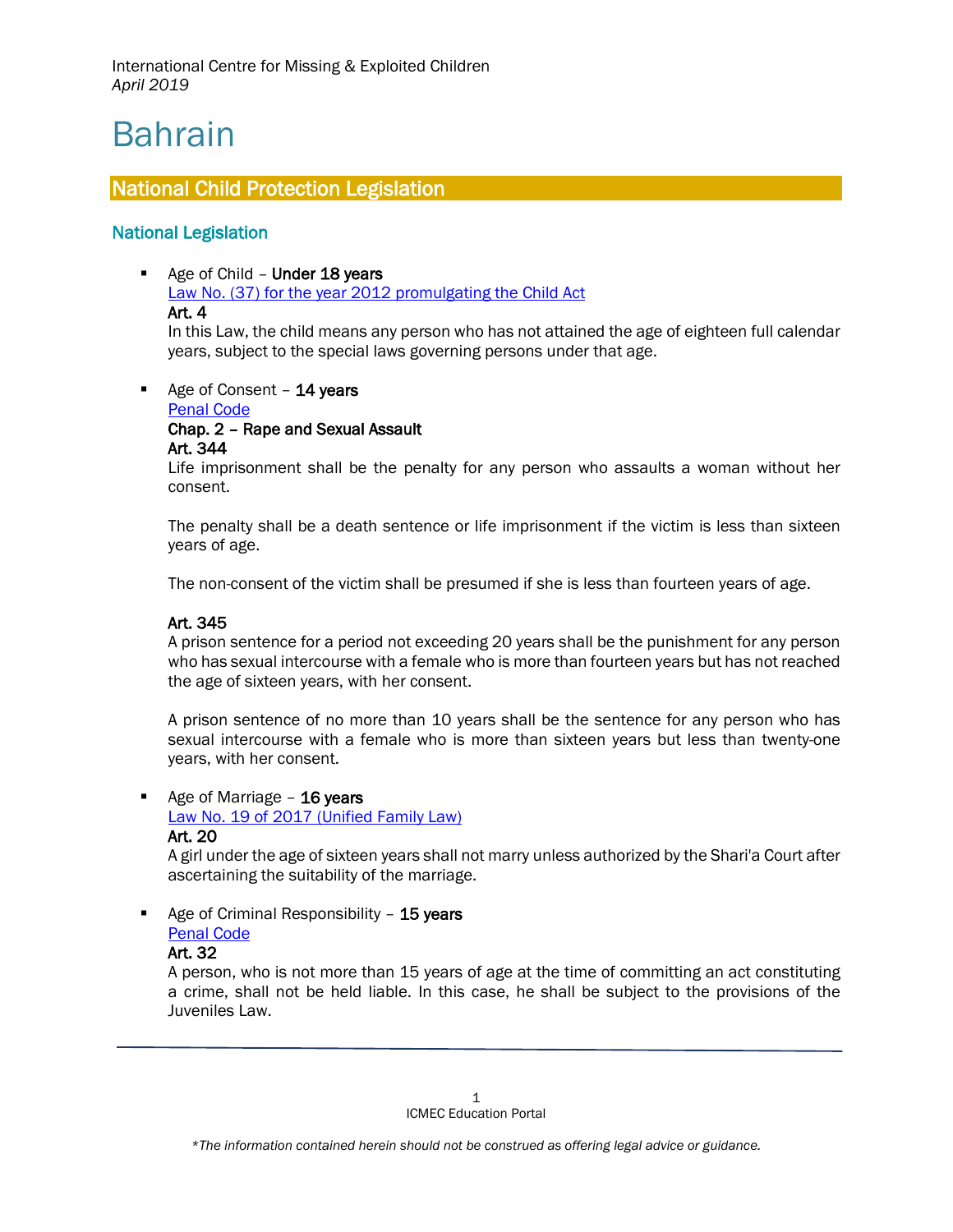# **Extraterritoriality**

## [Penal Code](http://www.unodc.org/res/cld/document/bhr/1976/bahrain_penal_code_html/Bahrain_Penal_Code_1976.pdf)

## Art. 5

This Law shall apply to every offence committed within the jurisdiction of the State of Bahrain. The offence shall be deemed to have been committed within its jurisdiction if the act complained of constitutes it or if its results were attributed to the said offence or if the intent could be deduced from it. In every case, the Law shall apply to every person participating in the crime or if his involvement in the crime occurred when he was abroad whether as a perpetrator or abettor.

## Art. 6

The Provisions of this Law shall be applicable to each citizen or alien who has committed outside the State of Bahrain an act, which renders him a perpetrator of or accomplice to any of the offences affecting internal or external state security which are provided for in Chapters I and II of Part I, or to the offence of forging official seals and insignias or forging currencies and banknotes referred to in Articles 257, 262 and 263.

## Art. 7

This Law applies to offences committed abroad by civil servants or persons charged with public duties whether in the exercise of their duties or in their private capacity.

## **-** Dual Criminality

#### [Penal Code](http://www.unodc.org/res/cld/document/bhr/1976/bahrain_penal_code_html/Bahrain_Penal_Code_1976.pdf)

## Art. 8

Every citizen, whilst abroad, who commits an act that renders him an offender or guilty partner according to this Law shall be punished in pursuance of its provisions when he returns to the State of Bahrain even though he is punishable under the law of the country in which he has committed the offences. This principle of law shall be operative even if the citizen has acquired or lost his nationality after committing the offence.

## Art. 9

This Law shall apply to every foreigner in Bahrain who may have committed an offence abroad even though such crime is not covered under Articles 6, 7 and 8 of this Law and where application for extradition has so far not been made.

## Art. 10

Without prejudice to the provisions regarding crimes set forth in Article 6, no criminal proceedings may commence against any person who has already been acquitted by foreign law courts on a criminal charge or has been finally convicted and punished or if the offence has been barred by time.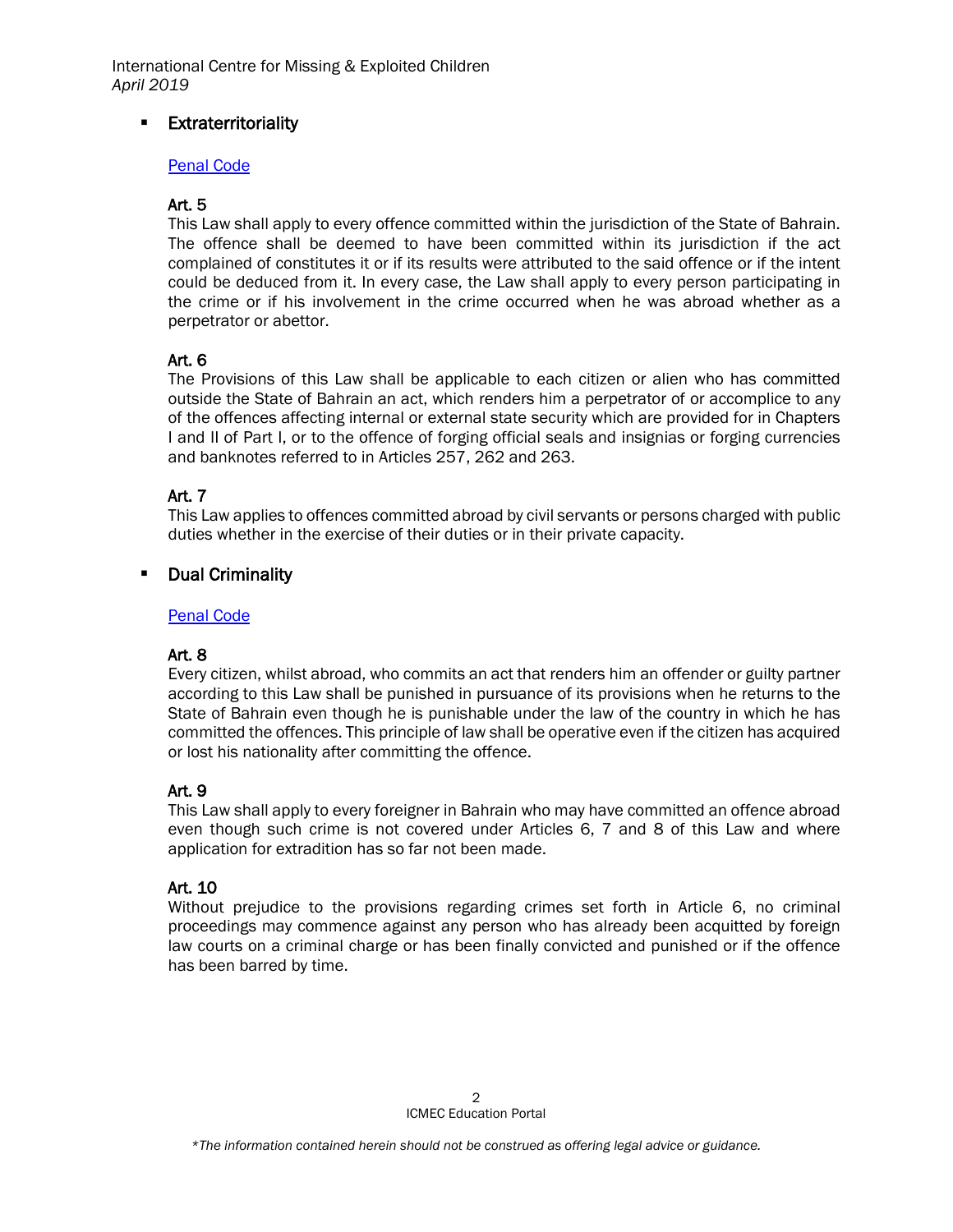# **E** Mandatory reporting requirements

#### [Law No. \(37\) for the year 2012 promulgating the Child Act](http://www.legalaffairs.gov.bh/2050.aspx?cms=q8FmFJgiscJUAh5wTFxPQnjc67hw%2bcd53dCDU8XkwhyDqZn9xoYKj00VcN77lrgewZykAGkSyB5uBapJIzI%2fAQ%3d%3d#.XJRBwChKjZs)

## Art. 43

A center called the Child Protection Center is established in the Ministry of Human Rights and Social Development. Its organizational structure includes branch offices of the Ministries of Justice, Interior, Health and Education.

## Art. 46

Anyone who has received information about a child's exposure to any of the cases of illtreatment should report this to any of the parties provided for in the following articles and provide them with any information he may have in this regard.

## Art. 47

Cases of child abuse may be reported to any of the following:

- 1) The Child Protection Center provided for in Article (43) of this law;
- 2) Public Prosecution;
- 3) Police Stations;
- 4) The authorities responsible for the Ministries of Justice, Interior, Health and Education.

The parties provided for in clauses (2), (3) and (4) in case of notification of any cases of illtreatment shall notify the Child Protection Center of all the facts reported.

## Art. 50

The Child Protection Center is the central body that assesses, accommodates and monitors the abused child and coordinates the services provided to him/her and his/her family by the concerned authorities. The Center undertakes all the tasks and powers necessary to protect the child from ill-treatment, including:

1) Taking all immediate and urgent measures to protect the child from abuse;

- …
- 4) Providing alternative care outside the family for children who are subjected to immediate and temporary ill-treatment if the child's life is at risk or if the child is sexually assaulted by the parents or caretaker.
- 5) Taking all necessary measures to rehabilitate the abuse child and his family to ensure that his family returns to a normal condition, including psychological treatment and rehabilitation, educational course, development of social skills and self-protection skills of the child and treatment of addiction of parents or caretakers.
- 6) Providing a hotline to receive cases or complaints of ill-treatment.

## **Statute of Limitations**

#### [Criminal Procedure Code](http://www.legalaffairs.gov.bh/AdvancedSearchDetails.aspx?id=5651#.XKKQgZhKiUl)

#### Art. 9

Criminal proceedings may only be instituted on the basis of an oral or written complaint from the victim or his or her special agent to the Public Prosecutor or to a judicial officer in the following offenses:

- A. Adultery stipulated in Article 316 of the Penal Code;
- B. Refrain from extraditing the minor provided for in Article 318 of the Penal Code;
- C. A blasphemous act with a female in Article 35 of the Penal Code;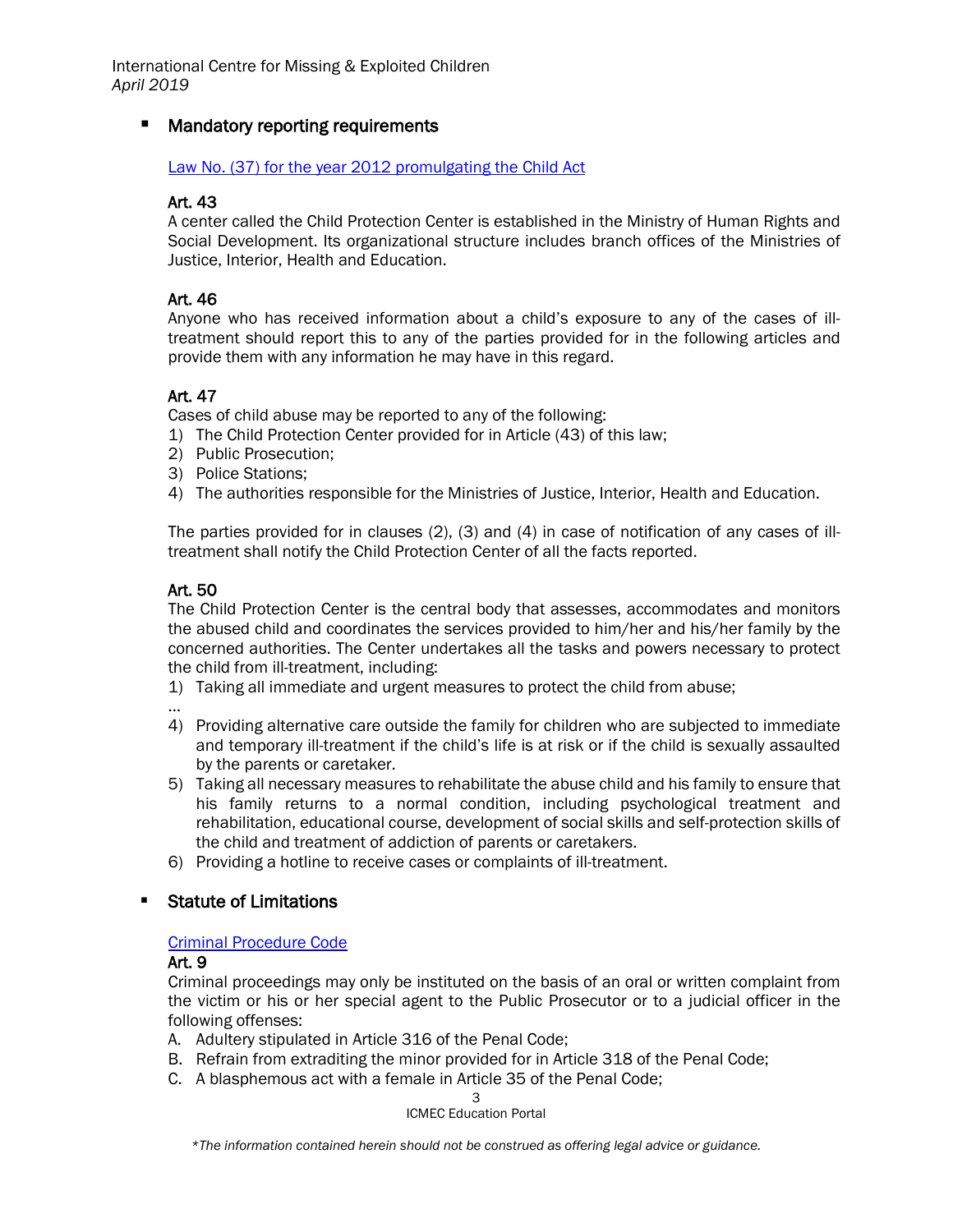- D. The libel and slander in Articles 364, 365, 366 of the Penal Code;
- E. Other offenses provided by law.

The complaint shall not be accepted after three months from the date of the victim's knowledge of the crime and its perpetrator unless the law provides otherwise.

## **• Obligations of Educational Institutions**

[Private Educational and Training Institutions Law](http://www.moe.gov.bh/laws/private2.aspx?lan=en) (Decree Law No. 14 of 1985 Concerning Private Educational Institutions)

## Art. 5

A license applicant for a special educational or training institution must:

- 1. If he is a natural person:
	- (A) He must not be less than 25 years of age.
	- (B) The person shall be of good standing and shall not be subject to final judgments in a felony or misdemeanor contrary to honor, honesty or public morals unless he has been rehabilitated.

…

# Art. 11

The educational or training institution shall have a director responsible for all technical, administrative and financial works according to the following conditions:

- 1. To have the appropriate qualifications and experience as determined by a decision of the Minister.
- 2. To be fully qualified and of good conduct and has not been issued final judgments in a felony or misdemeanor against honor, honesty or public morals. …

# Art. 12

The private educational or training institution shall have a teaching or staff, provided that the following conditions are met by whoever is employed as a teacher or instructor therein:

- 1. To have the appropriate qualifications and experience as determined by a decision of the Minister.
- 2. To be fully qualified, reputed for good conduct, and has not been sentenced to final judgments in a felony or misdemeanor contrary to honor, honesty or public morals.
- 3. The Ministry must have approved his employment, and such approval should be renewed once every two years for non-Bahrainis.

## **Prohibition to hold certain positions**

#### [Penal Code](http://www.unodc.org/res/cld/document/bhr/1976/bahrain_penal_code_html/Bahrain_Penal_Code_1976.pdf)

## Art. 49

The penalty for a serious crime shall be capital punishment or imprisonment and civil disqualification for a period of at least 3 years and no more than 15 years.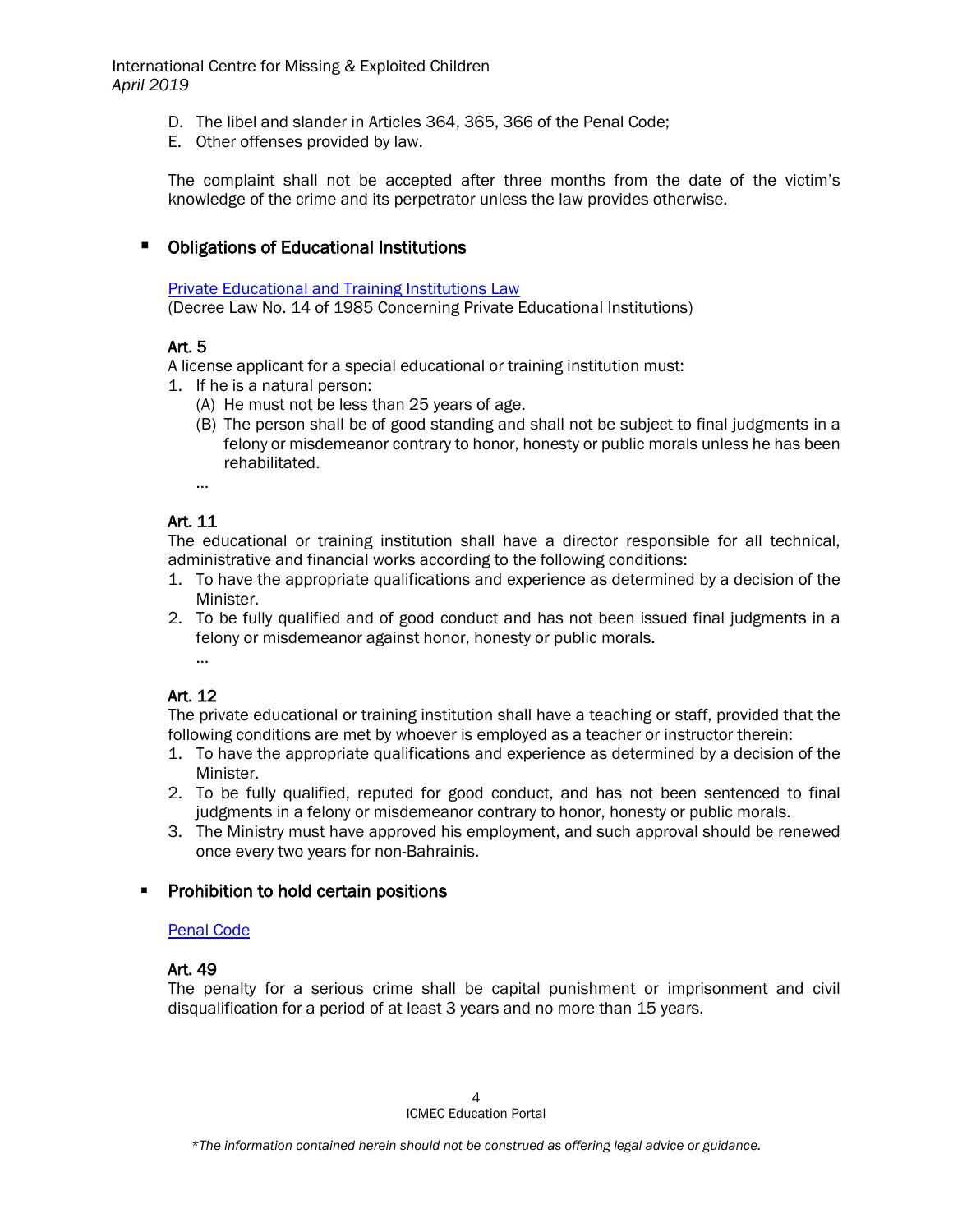# Art. 53

Civil disqualification means depriving a convicted person of all or part of the following rights and benefits:

- **The right to hold a public office or service.**
- The right to be a voter or a candidate for public councils.
- The right to be a voter or a candidate for professional or trade associations.
- The capacity to be a board member of a joint stock company or a manager thereof.
- The capacity to be an expert.
- The capacity to be a managing-editor or publisher of a newspaper.
- **The capacity to administer a school or an academic institute.**
- **The right to carry national foreign decorations.**

## **Employment Law**

#### Law No. [\(36\) for the year 2012 issuing the labor law in the civil sector](http://www.legalaffairs.gov.bh/Media/LegalEng/K3612.docx)

#### Art. 107

An employer may terminate the contract of employment without notice or compensation in any of the following instances:

… 7. If the worker has been finally sentenced for a crime or misdemeanour involving dishonour, dishonesty or public morals.

…

## **Private Fostering**

No information found.

## Criminal Law – Defamation

#### [Penal Code](http://www.unodc.org/res/cld/document/bhr/1976/bahrain_penal_code_html/Bahrain_Penal_Code_1976.pdf)

#### Art. 364

A punishment of imprisonment for a term of no more than 2 years or a fine of no more than BD 200 shall be inflicted upon any person who by any method of publication accuses another of having committed a certain occurrence rendering him liable for penalty or subject to contempt.

The punishment shall be imprisonment and a fine, or either penalty, if libel is committed against a public servant during or because of or by reason of discharging his duties, or if such libel affects one's honor or puts families into disrepute or if it is understood to be intended for attaining an illegal purpose.

If libel takes place by way of publishing any newspaper or publication, this shall be considered as an aggravating circumstance.

## Art. 365

A punishment of imprisonment for a period of no more than 2 years and a fine of no more than BD 100, or either penalty, shall be inflicted against any person who slanders another by any

> 5 ICMEC Education Portal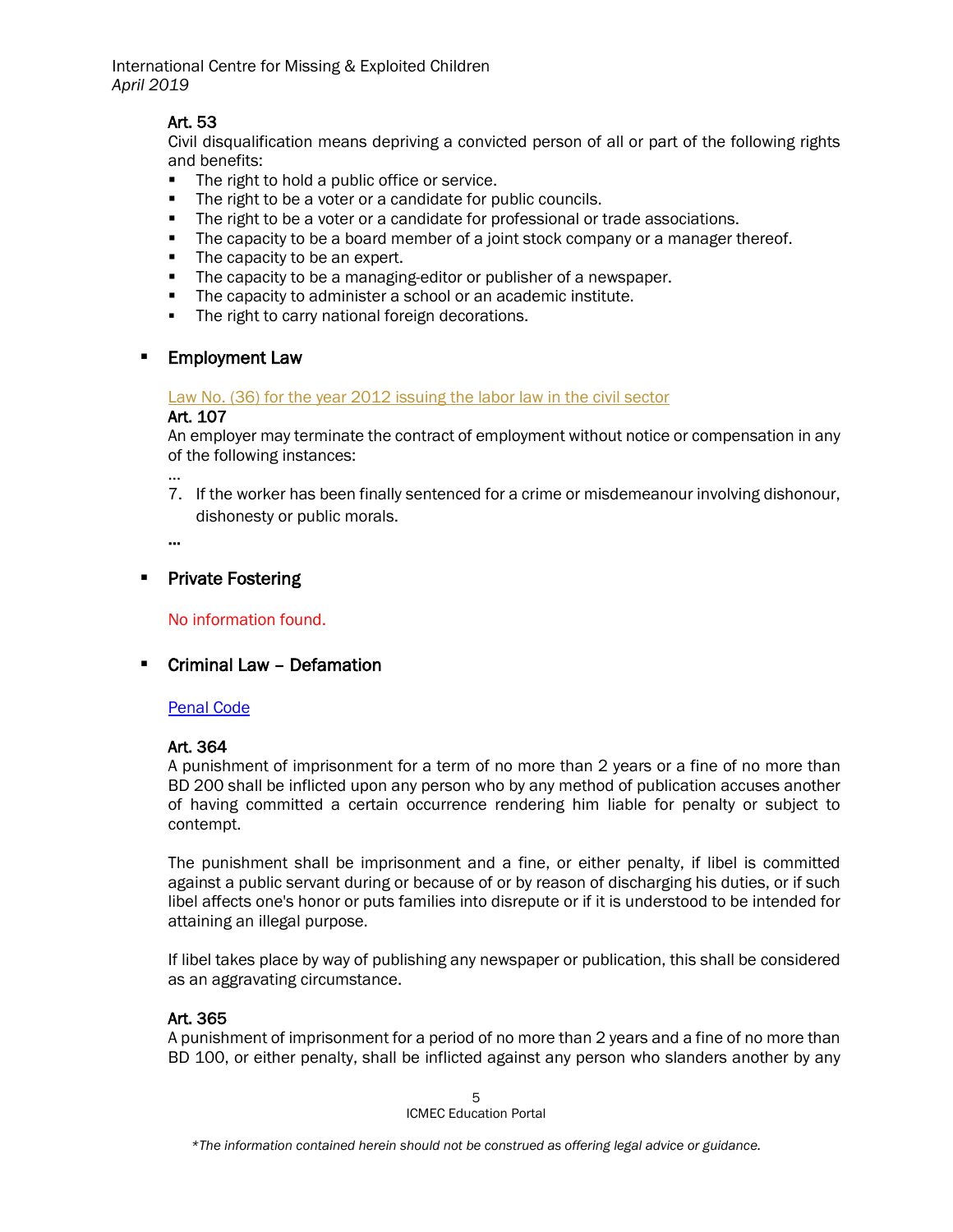> method of publication so as to affect his honor or integrity without making a specific accusation against him.

> The penalty shall be imprisonment for a period of no more than two years and a fine of no more than BD 100, or either penalty, if the act of slander is committed against a public servant during, by reason of or on the grounds of discharging his duties, or if such slander affects one's honor or puts families into disrepute or if it is understood to be intended for attaining an illegal purpose.

> If the slander takes place by way of publishing in any newspaper or publication, this shall be considered as an aggravating circumstance.

## Art. 366

A prison sentence for a period not exceeding 6 months or a fine not exceeding BD 50 shall be inflicted if the libel or slander is committed through the telephone or without provocation against the victim and in the presence of a third party.

The penalty shall be a fine not exceeding BD 50 if the libel or slander is committed without provocation against the victim and in the presence of a third party.

If libel or slander is committed in the cases mentioned in the above two paragraphs against a public servant during, by reason of or on account of discharging his duties, or if such libel or slander affects one's honor or puts families into disrepute or if it is understood to be intended for attaining an illegal purpose, this shall be regarded as an aggravating circumstance.

## Art. 367

There shall be no crime if a perpetrator proves the truth of the accusation where such accusation is made against a public servant or an officer entrusted with a public service and where the occurrence is connected with the relevant office or service.

In such case, slander may also be proved if it is made by the perpetrator and is related to the libel occurrence.

No proof shall be entertained if the incident took place more than 10 years ago or if the crime has lapsed one of the legal grounds or if the judgement passed in respect thereof has lapsed.

## Art. 368

There is no crime where the litigants' verbal or written defense before the law courts or investigation authorities includes libel or slander to the extent of the right of defense.

## Art. 370

A prison sentence for a period not exceeding 6 months and a fine not exceeding BD 50, or either penalty, shall be inflicted upon any person who publishes by any method of publication news, photographs or comments relating to individuals' private or family lives, even though they are true, should the publication thereof be offensive thereto.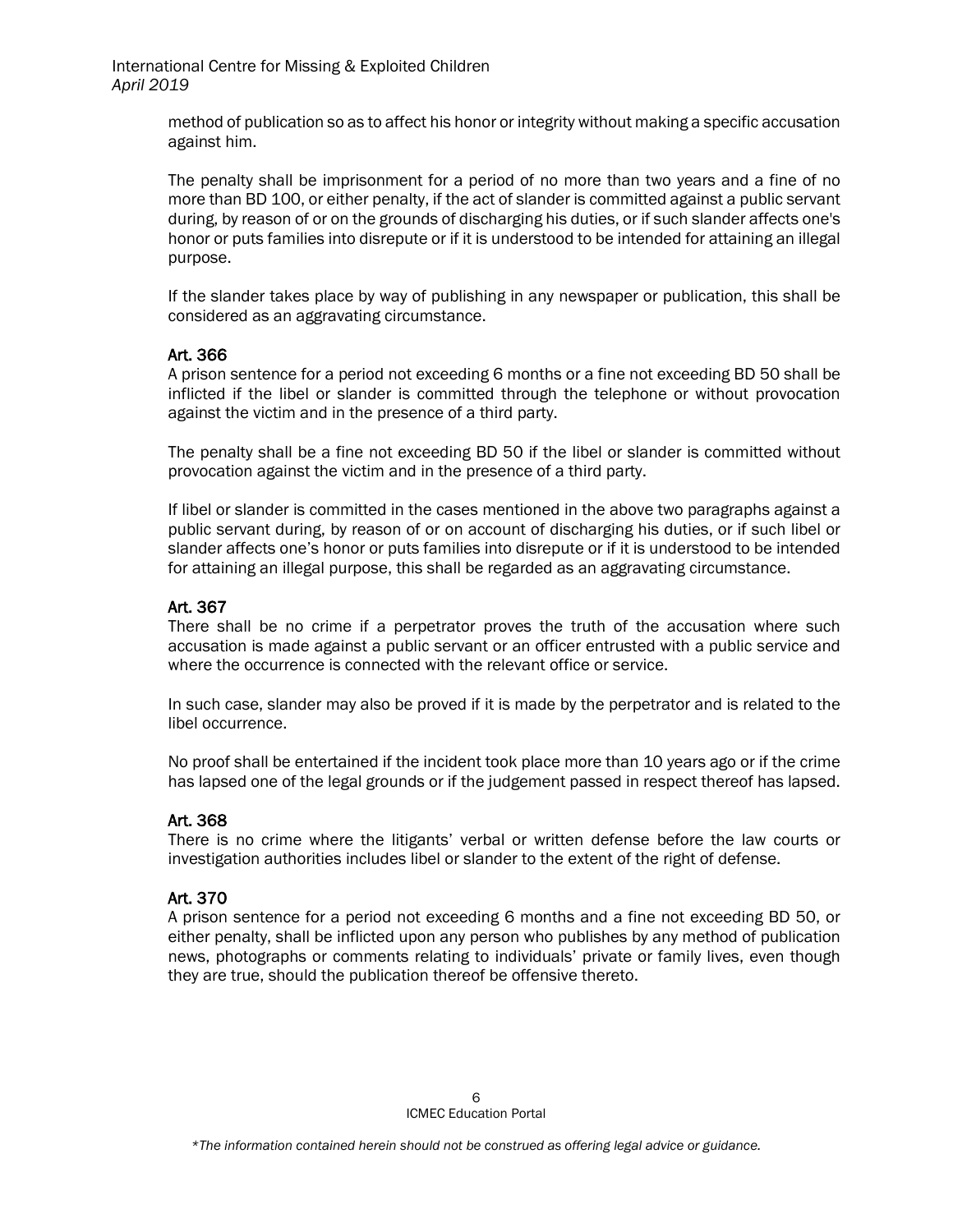#### Sexual Offenses Against Children

[Penal Code](http://www.unodc.org/res/cld/document/bhr/1976/bahrain_penal_code_html/Bahrain_Penal_Code_1976.pdf)

#### *Immorality and Prostitution*

#### Art. 324

Every person who entices a male or a female to commit acts of immorality or prostitution or assists in such acts in any manner whatsoever shall he liable for a prison sentence.

If the victim is less than 18 years of age, the punishment shall be a prison sentence for a term not exceeding 5 years.

## Art. 325

Every person who forces a male or a female to commit acts of immorality or prostitution by way of coercion, threat or deceit shall be liable for imprisonment for a period of no less than 2 years and no more than 7 years.

If the victim is less than 18 years of age, the punishment shall be a prison sentence for a period not exceeding 3 years and no more than 10 years.

## Art. 326

A prison sentence for no more than 5 years shall be the penalty for:

Every person, whether a male or a female, who totally or partly relies in his livelihood on what he/she earns from engaging in prostitution or immorality.

Every person who totally or partly relies in his livelihood on what others earn from engaging in prostitution or immorality through his influence or authority thereupon or by encouraging them to indulge in prostitution or immorality, whether this is achieved by obtaining his funds with his consent and without consideration or by obtaining such funds as a tribute in consideration of providing protection or in consideration of not causing any harm thereto.

Every person who protects another engaged in immorality or prostitution in consideration of a benefit of whatever kind.

#### Art. 328

Every person who establishes or runs premises for purposes of immorality or prostitution, or assists in any manner in the establishment or running thereof, shall be liable for a prison sentence of no less than 2 years and no more than 5 years.

A court judgement shall be passed for the closure of the premises and confiscation of whatever may be found therein such as properties and furniture without prejudice to the rights of bona fide third parties.

For the purpose of this Article, premises used for acts of immorality or prostitution are such premises that are normally used for indulgence of other persons in acts of prostitution or immorality.

#### Art. 329

Every person who solicits another in a public place to do acts of immorality or prostitution shall be liable for imprisonment for a period not exceeding two years.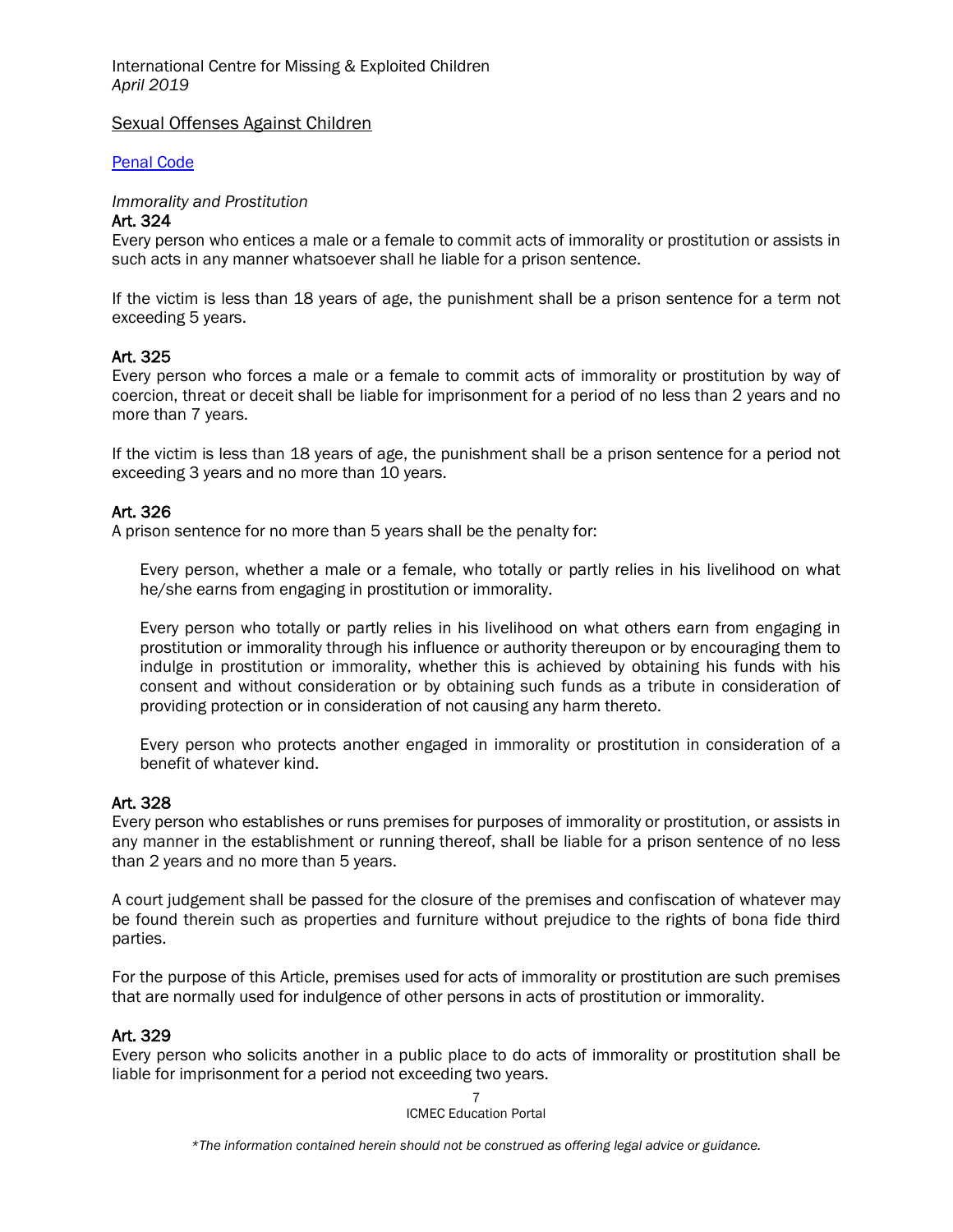Every notice containing an invitation implying a temptation to indulge in immorality or prostitution or attracting attention thereto, shall be considered soliciting.

## *Rape and Sexual Assault*

#### Art. 344

Life imprisonment shall be the penalty for any person who assaults a woman without her consent.

The penalty shall be a death sentence or life imprisonment if the victim is less than sixteen years of age.

The non-consent of the victim shall be presumed if she is less than fourteen years of age.

## Art. 345

A prison sentence for a period not exceeding twenty years shall be the punishment for any person who has sexual intercourse with a female who is more than fourteen years but has not reached the age of sixteen years, with her consent.

A prison sentence of no more than 10 years shall be the sentence for any person who has sexual intercourse with a female who is more than sixteen years but less than twenty one years, with her consent.

## Art. 346

A prison sentence for a period not exceeding ten years shall be the punishment for any person who assaults another against his will.

The punishment shall be a prison sentence if the victim is less than sixteen years.

The non-consent of the victim shall be presumed if he is less than fourteen years.

## Art. 347

A prison sentence shall be the punishment for anyone who assaults a person who is more than fourteen years but less than twenty one years, with his/her consent.

## Art. 348

The following shall be aggravating circumstances in the crimes provided for in the preceding Articles of this Chapter:

- 1. If the perpetrator is one or the victim's close relatives or those responsible for bringing him/her up, guardianship or having authority over him/her, or one of his/her servants or working with one of the aforesaid persons.
- 2. If the perpetrator is one of the public servants or officers entrusted with a public service, clergymen, medical practitioners or their assistants and has abused his office, position or trust in him.

If the crime is jointly committed by two persons or more who cooperated in overpowering the victim or took turns in committing the same act against the victim.

If the victim sustains a venereal disease as a result of committing the crime.

If the victim becomes pregnant or suffers loss of virginity by reason of the crime.

8 ICMEC Education Portal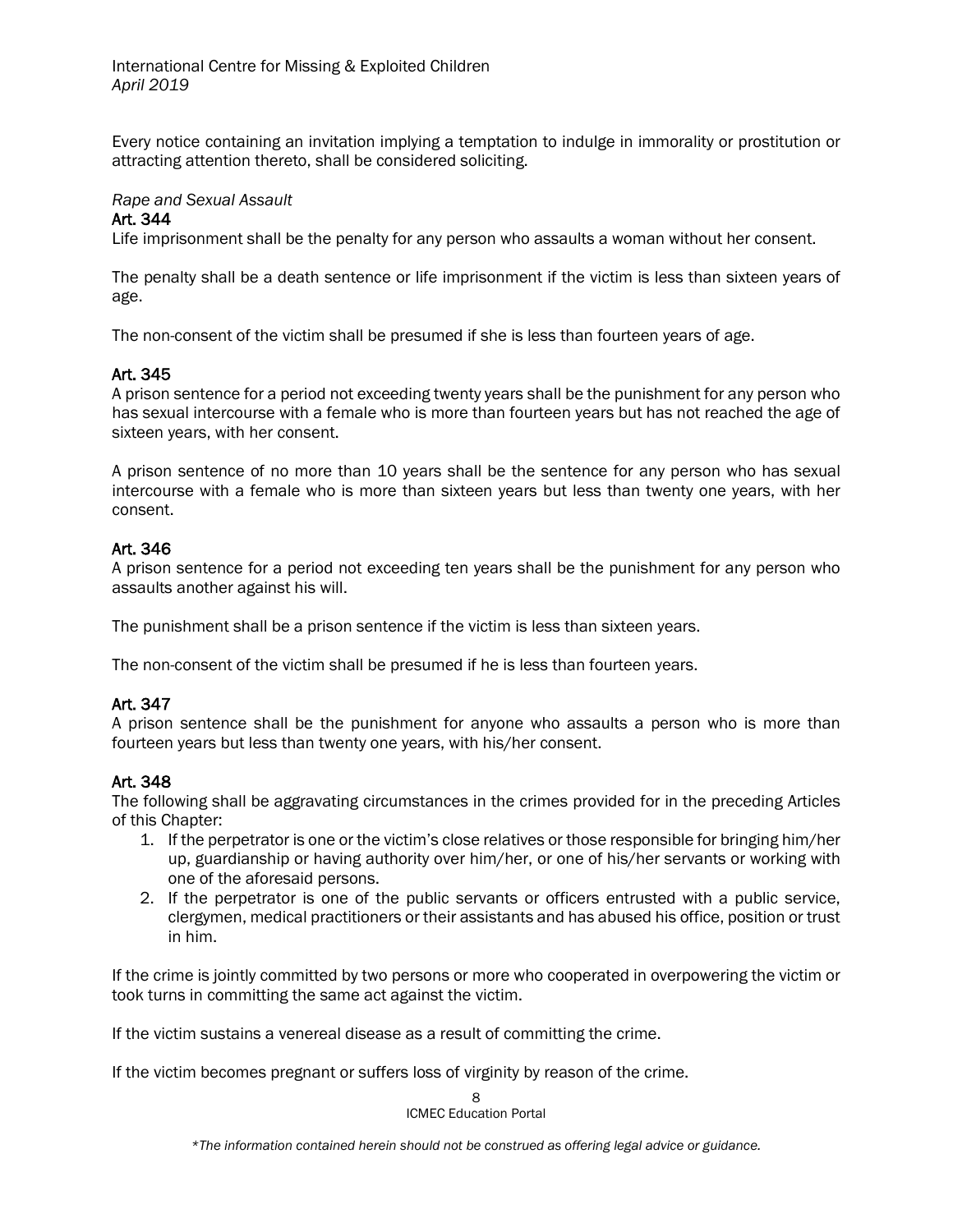# Art. 349

The punishment shall be a death sentence if the crimes set forth in Article 344 result in the victim's death.

The punishment shall be a death sentence or life imprisonment if the crimes set forth in Articles 315 and 346 of this Law result in the victim's death.

## Art. 350

A prison sentence for a period not exceeding one year or a fine not exceeding BD 100 shall be the penalty for any person who commits in public an indecent act.

Any person who commits an act of indecency with a female shall be liable for the same punishment, even though such act is not committed in public.

## Art. 351

A prison sentence of no more than 3 months or a fine not exceeding BD 20 shall be the penalty for any person who commits an indecent act, by words or deeds, in a public road or in a place frequented by others.

If the said act is committed by telephone, the same punishment shall be applicable.

## Art. 352

The perpetrator shall be presumed to be aware of the victim's real age in the crimes set forth in the preceding Articles, unless he proves that he was not able to know the actual age of the victim.

#### Art. 355

A punishment of imprisonment for a term not exceeding 2 years and a fine not exceeding BD 200, or either penalty, shall be inflicted upon any person who prints, imports, exports, owns, possesses, carries or displays with the intent of exploiting, distributing or showing any publications, drawings, pictures, films, symbols or such other items if they violate public morals.

The same penalty shall be applicable to any person who promotes any of the aforesaid items or assists in obtaining them.

#### Art. 356

The penalties provided for in the preceding Article shall be inflicted upon any person who makes a public utterance, screams loudly or delivers a speech that is opposed to public morals or induces others to commit acts of immorality or publishes advertisements or messages to this effect, whatever may be the wording thereof.

#### [Law No. \(37\) for the year 2012 promulgating the Child Act](http://www.legalaffairs.gov.bh/2050.aspx?cms=q8FmFJgiscJUAh5wTFxPQnjc67hw%2bcd53dCDU8XkwhyDqZn9xoYKj00VcN77lrgewZykAGkSyB5uBapJIzI%2fAQ%3d%3d#.XJRBwChKjZs)

#### Art. 39

It is prohibited to publish, display, or circulate print, visual, audiovisual, or child-generated visual or audio works that are sexually provocative or encouraging crime and moral delinquency.

#### Art. 42

The State shall ensure the protection of the child in cases of ill-treatment or neglect.

9 ICMEC Education Portal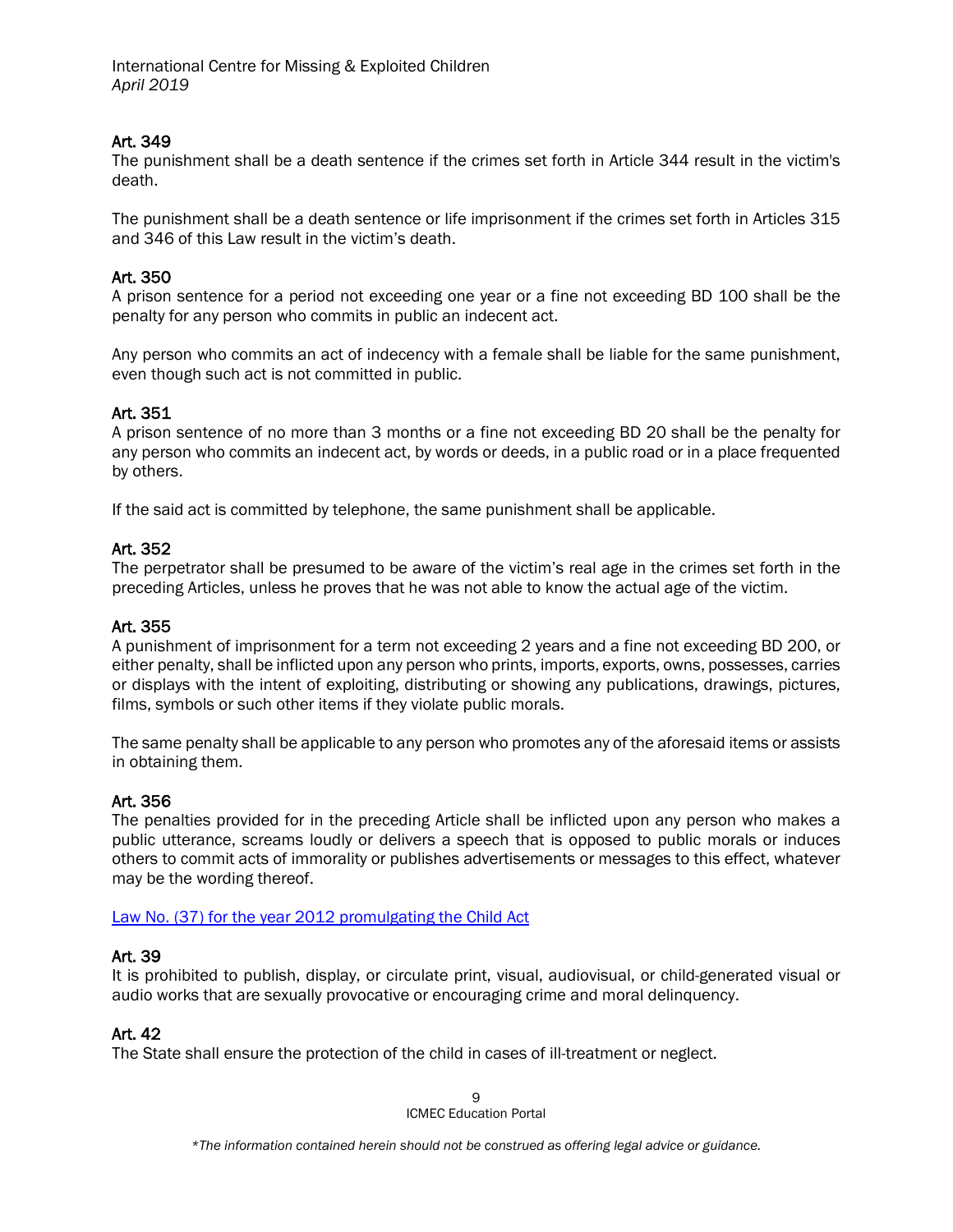## Art. 44

In the application of this provisions of this Act, any act or omission which leads to direct or indirect harm to the child which prevents his or her proper and healthy development, including physical, psychological, sexual, neglect or economic exploitation, shall be considered ill-treatment.

… Sexual abuse means any act intended to expose the child to any sexual activity, including showing, initiating, or exposing the child to watch, use, or distribute pornographic films or images in any form….

## Art. 45

Notwithstanding the provisions of Article 9 of the Code of Criminal Procedure, a criminal complaint relating to a child's physical or sexual abuse is not required to make an oral or written complaint to the Public Prosecution or to one of the judicial officers. In any case, child treatment if the child is physically or sexually abused by the parents or his/her caregivers, the Public Prosecution shall appoint the child's legal representative.

## Art. 57

The recruitment and exploitation of children through the Internet and other modern means of communication in matters that are contrary to public morals and public order or are not commensurate with their age, are criminal acts.

## Art. 67

Without prejudice to any more severe punishment provided for in any other law, any person who sexually harasses a child by pretending to be naked or showing nudity or is tricked into watching pictures or pornographic films in any form, including the Internet, shall be punishment by imprisonment for a period of not less than six months.

## [Law No. 60 of 2014 on Information Technology Crimes](https://www.ilo.org/dyn/natlex/docs/ELECTRONIC/98472/117216/F1563637485/98472.pdf)

## Crimes related to content

Art. 10

- 1. Without prejudice to any more severe penalty in any other law Shall be punished by imprisonment for a period of not less than one year (1) and by a fine not exceeding ten thousand dinars or by either of the following two penalties:
	- (a) Produce pornographic material for distribution by IT system.
	- (b) Import, sell, offer for sale, use, circulation, transfer, distribution, transmission, dissemination or permitting of pornographic material by IT system.

The penalty shall be imprisonment for a period of not less than two (2) years and a fine not exceeding ten thousand dinars or by either of these two penalties if the child pornography is directed or placed at their disposal.

- 2. Shall be punished by imprisonment for a period of not less than three (3) months and by a fine not exceeding three thousand dinars or by either of these two penalties:
	- (a) He or she has acquired pornographic material through the IT system.
	- (b) Obtain pornographic material into the IT system or in any IT medium.

The penalty shall be imprisonment for a period of not less than six (6) months and a fine of not less than three thousand dinars or either of these two penalties if the child pornography is directed or placed at their disposal.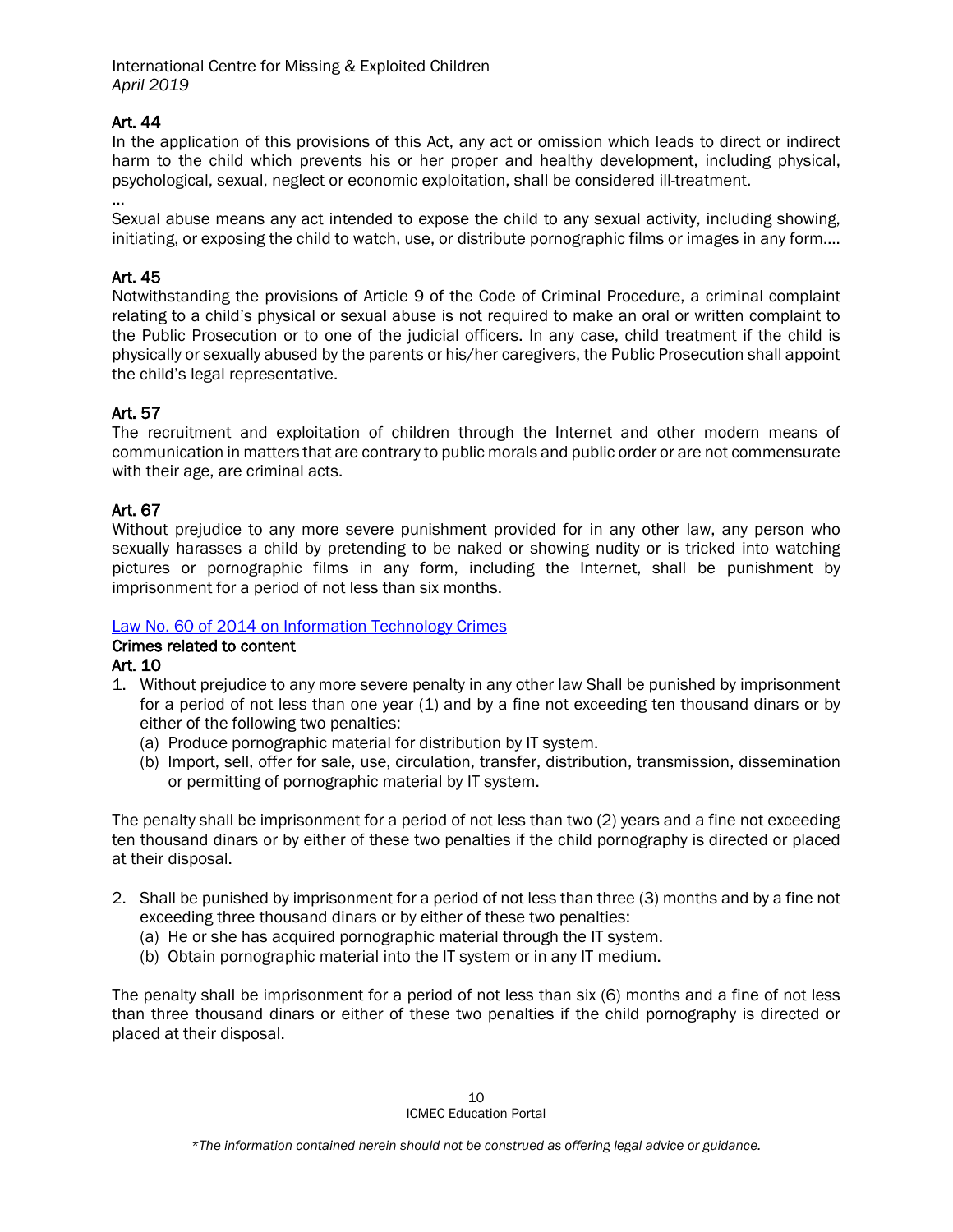3. In the application of the provisions of this article, "child pornography" means the definition of child pornography in the Optional Protocol to the Convention on the Rights of the Child on the sale of children, child prostitution and child pornography.

[Law No. 1 of 2008 on Combating Trafficking in Persons](http://www.gcc-legal.org/DisplayLegislations.aspx?country=6&LawTreeSectionID=9336)

# Art. 1

In the application of the provisions of this Act, trafficking in persons means the recruitment, transfer, transport, harboring or reception of a person for the purpose of abuse by means of coercion, threat or manipulation, abuse of power or position by that person or by any other means whether direct or indirect.

- A) Abuse includes exploitation of that person in prostitution or in any form of sexual exploitation or abuse, forced labor or service, slavery or practices similar to slavery, servitude or removal of organs.
- B) Trafficking in persons shall be considered as recruitment transfer, transport, harboring or reception of persons under the age of 18 years or in a circumstantial or personal situation in which they cannot be satisfied with their consent or freedom of choice, in the preceding paragraph.
- C) The offender's flag assumes the true age of the victim who has not attained the age of 18 years.

# Art. 2

Without prejudice to any more severe penalty provided for in the Penal Code or any other law, a penalty of imprisonment and a fine of not less than 2,000 dinars and not more than 10,000 dinars shall be imposed on anyone who commits the crime of trafficking in persons.

In case of convictions, the offender is obliged to pay the expenses, including the expenses of returning the victim to his country if he is a foreigner. In all cases, the Court shall order the confiscation of funds, baggage, tools, and other items which may have been used or prepared for use in or from the commission of the crime.

## Art. 4

Subject to the provisions of Chapter V of Part Three of the Penal Code, an aggravating circumstance in the offense of trafficking in persons is the following:

… 2. If the victim is under 15 years of age, female, or with special needs.

…

# **F** Female Genital Mutilation (FGM)

No specific legal provisions exist.

# • Child marriage/forced marriage

[Law No. 19 of 2017 \(Unified Family Law\)](http://www.legalaffairs.gov.bh/145311.aspx?cms=q8FmFJgiscJUAh5wTFxPQnjc67hw%2Bcd53dCDU8XkwhyDqZn9xoYKj9f0qG4hSYhex5IjUFv928fIwGx5ECMAsg%3D%3D#.XKOPyphKiUl)

## Art. 20

A girl under the age of sixteen years of age shall not marry unless authorized by the Shari'a Court after ascertaining the suitability of the marriage.

> 11 ICMEC Education Portal